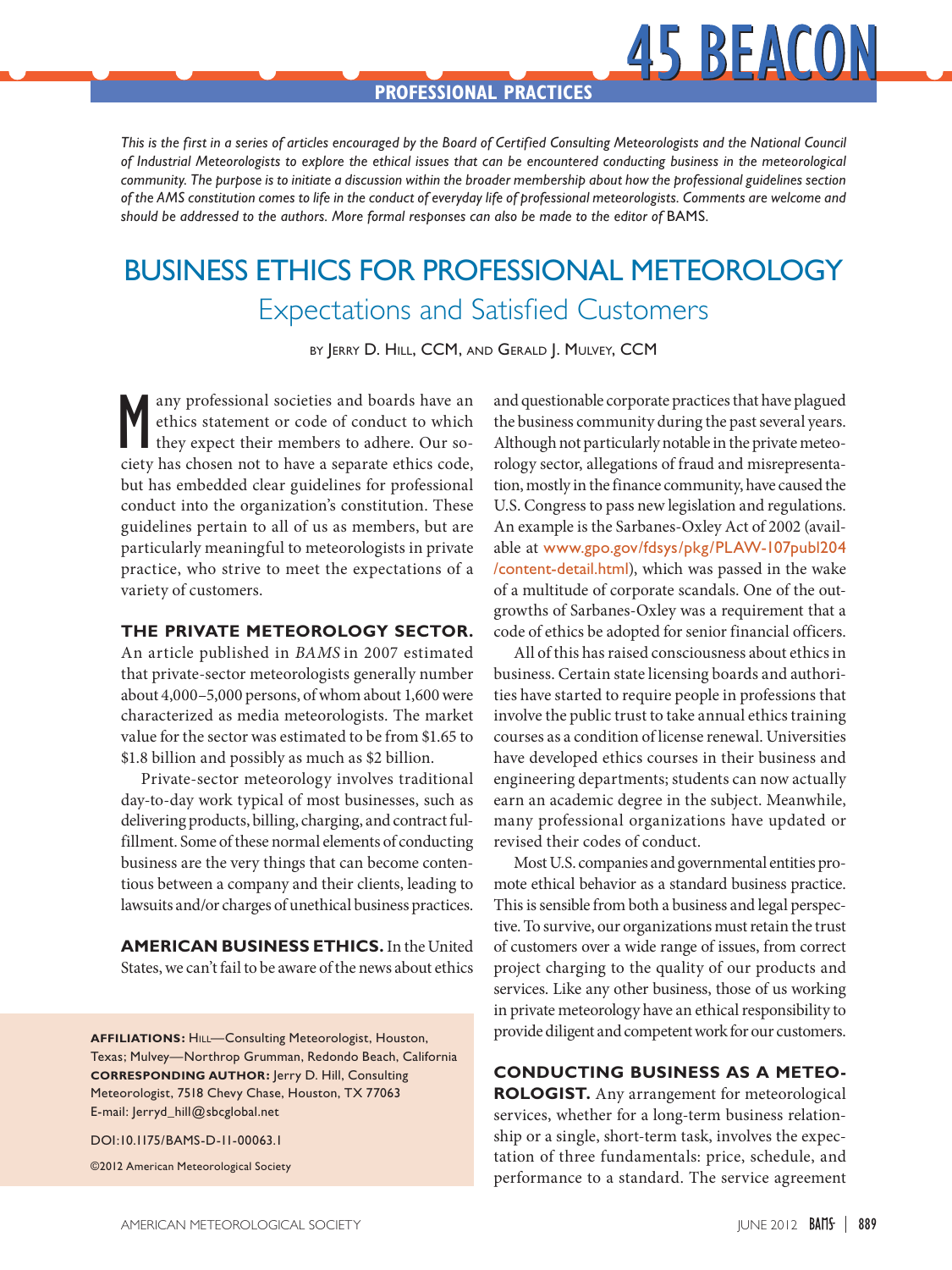may be a detailed contract or a loose accord, but those three elements are still the same. Beyond those expectations are several basic things about the business arrangement that anyone anticipates when they engage a contractor or consultant.

Many consulting arrangements for meteorologists are made on a time and materials basis. Receipts confirm the cost of materials and other expenses, but the customer is seldom in a position to verify when and for how long the meteorologist works on a project. A customer is entitled to an honest accounting of this time. Misrepresenting that work, or falsely claiming services have been performed, can violate the deceptive practices statutes in a state Business and Commerce Code (e.g., California Business and Professional Code, Division 7, Part 2: Preservation and Regulation of Competition; and Part 4: Unfair Trade Practices, available at [www.leginfo.ca.gov](www.leginfo.ca.gov/.html/bpc_table_of_contents.html) [/.html/bpc\\_table\\_of\\_contents.html](www.leginfo.ca.gov/.html/bpc_table_of_contents.html)).

The expectation of schedule means that a business agreement not only calls for the service provider to meet an established deadline, but also to communicate about impending delays or late deliveries. Failure to do so can lead to significant business opportunity loss for that client. There is an ethical responsibility to maintain a current schedule for any deliverable and to make an honest accounting for any schedule delays.

Not every employee in an organization has the skills to accomplish every job. Each of us has certain core capabilities, but we must sometimes recuse ourselves from tasks for which we lack training or experience. In the regulated professions, such as professional engineering, it is actually a violation of the law to accept work outside the range of one's capabilities.

Clients expect that people we assign to their work will be competent in the relevant tasks. Meteorological consultants or contractors may be inclined to accept work with the belief that they can learn the necessary skills or substitute similar capabilities. Accepting work in an area outside one's competence can lead to a failure to perform the work on time or perform work that reflects current scientific standards. Not only can this ruin a business relationship, but it can also be the basis for litigation over nonperformance of a contract.

#### **Avoiding Conflicts of Interest.**

Conflicts may arise between the competing private and professional interests of an individual or organization and their responsibilities to perform work for someone else. Potential conflicts of interest may be difficult to recognize and are easy to ignore. Some

simple conflicts may appear to be insignificant, but the mere appearance of a conflict can lead to accusations of unethical conduct. We need to avoid conflicts of commitment, conflicts over proper use of institution/ company resources, use of one's position, or conflicting relationships between company organizations.

Even when nothing improper happens, the appearance that a person can act for unmerited personal gain can cause doubt about the reliability of his or her performance. Any possibility of a conflict of interest must be examined closely before embarking on a business arrangement. The ramifications must be fully known by all parties. A third party can even be engaged to assess the situation prior to finalizing a business arrangement.

**CONFIDENTIALITY.** A company wise enough to recognize the influence of weather on their business will engage meteorologists to identify hidden business opportunities. This often involves the exchange of confidential business information. If confidential information is shared with, or even allowed to fall inadvertently into the hands of, competitors then the advantage of obtaining the meteorological services can be diluted or eliminated.

Some clients may require that a confidentiality agreement (such as a nondisclosure agreement, or NDA) be signed so that they have recourse if a breach of confidentiality occurs. In many cases, though, once the breach has occurred, no recourse can mitigate the business impact that may follow.

Confidentiality is disclosing information only to those who need to know, and protecting a client's proprietary data from outright theft. The computer age has led to a rapid growth in the collection of all manner of commercial information, such as sales trends and consumer behavior. Companies go to great effort and expense to create such databases, but this intellectual property is easily transported or transferred if not protected properly.

Consider the case where a company that makes household insect pest control products believed there was a correlation between the timing of their product's spring sales peak and the antecedent weather. They engaged a consulting meteorology firm to review their sales data for 10 major metropolitan markets in the United States and quantify a relationship if one could be found. Success would help them schedule advertising and product deliveries to stores so as to coincide with the year-to-year variations in the peak sales times. To facilitate the study,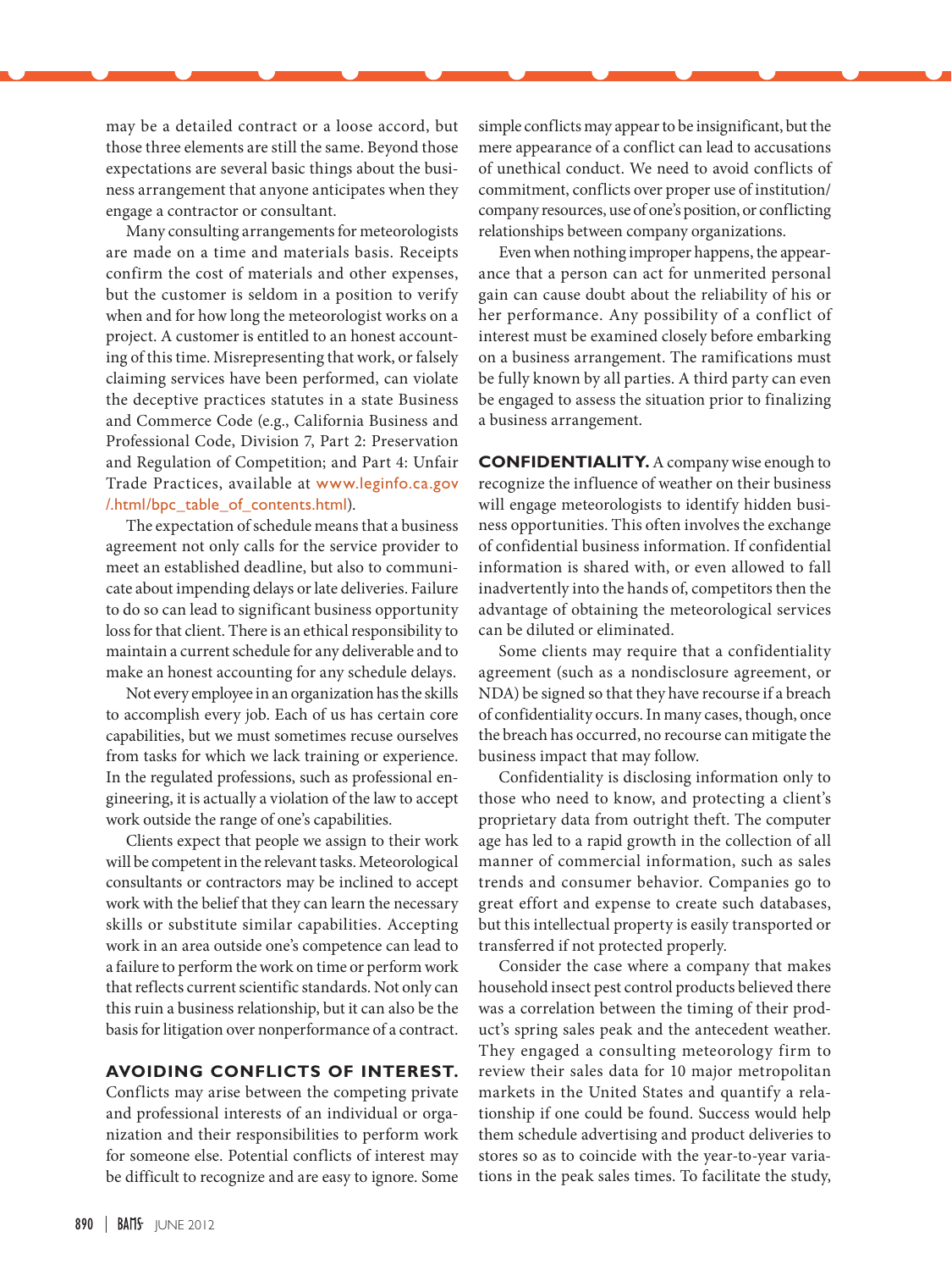the company provided the weather consultants with confidential multiyear sales data.

The consultants matched the historical sales data with concurrent weather data for the various locations and determined that there was a correlation with a particular degree-day function. (Appearance of pests in people's homes was driven by temperature.) The consultants developed a system for the company so it could use extended temperature forecasts and outlooks as input to a model that predicted when the spring sales volume would peak.

After the contract was complete, the owner of the consulting company thought the study could generate an informative technical paper. Without discussing his notion with the client, he wrote and subsequently published a paper in a biometeorology journal describing the apparent relationship between temperature and the development of the insect populations that had been studied. None of the client's sales data were tabled in the paper, and the precise prediction model was not given, but scatterplots showed the relationships. Was it ethical to publish the paper based on the client's sales data and without their knowledge, even though the exact data were not divulged? Clearly, it would have been more appropriate to consult with the client about publishing a technical paper before submitting a manuscript.

**OTHER POTENTIAL PITFALLS.** The private practice of meteorology produces some unique possibilities for exceeding the boundaries or capabilities of our science. Typical areas for concern are

• making of extravagant claims (statements beyond established scientific fact that are represented as fact) to enhance the probability of acquiring or fulfilling a contract;

- • overstating professional forecasting capabilities and skills;
- exaggerating weather modification skill to give clients a false sense of the probability of success;
- • procuring contracts for goods and services through bribes (involving money, gifts, or services to a client);
- misrepresenting qualifications to properly provide services or render scientific opinions;
- making unfounded attacks on the abilities or practices of peers and competitors in order to harm their reputation or influence customers;
- • accepting work beyond the scope or depth of one's expertise;
- allowing attorneys or clients to influence or alter the scientifically supported results of investigations or opinions rendered;
- • acquiring, storing, or using information about competitors that is obtained illegally or is confidential or a trade secret as defined by Restatement of Torts (1939) or the Uniform Trade Secrets Act.

### **Meeting the Customer's Expecta-**

**TIONS.** Whatever our customers expect of the services we provide, their satisfaction is essential if we want to retain a business relationship. Having a strong sense of professional behavior and ethical conduct with regard to both business practices and application of the science will help us meet our customer's requirements and expectations, which is the definition of quality.

## **For Further Reading**

- Kahaner, L., 1996: *Competitive Intelligence*. Simon & Schuster, 300 pages.
- Spiegler, D., 2007: The private sector In meteorology: An update. *Bull. Amer. Meteor. Soc.*, **88**, 1272–1275.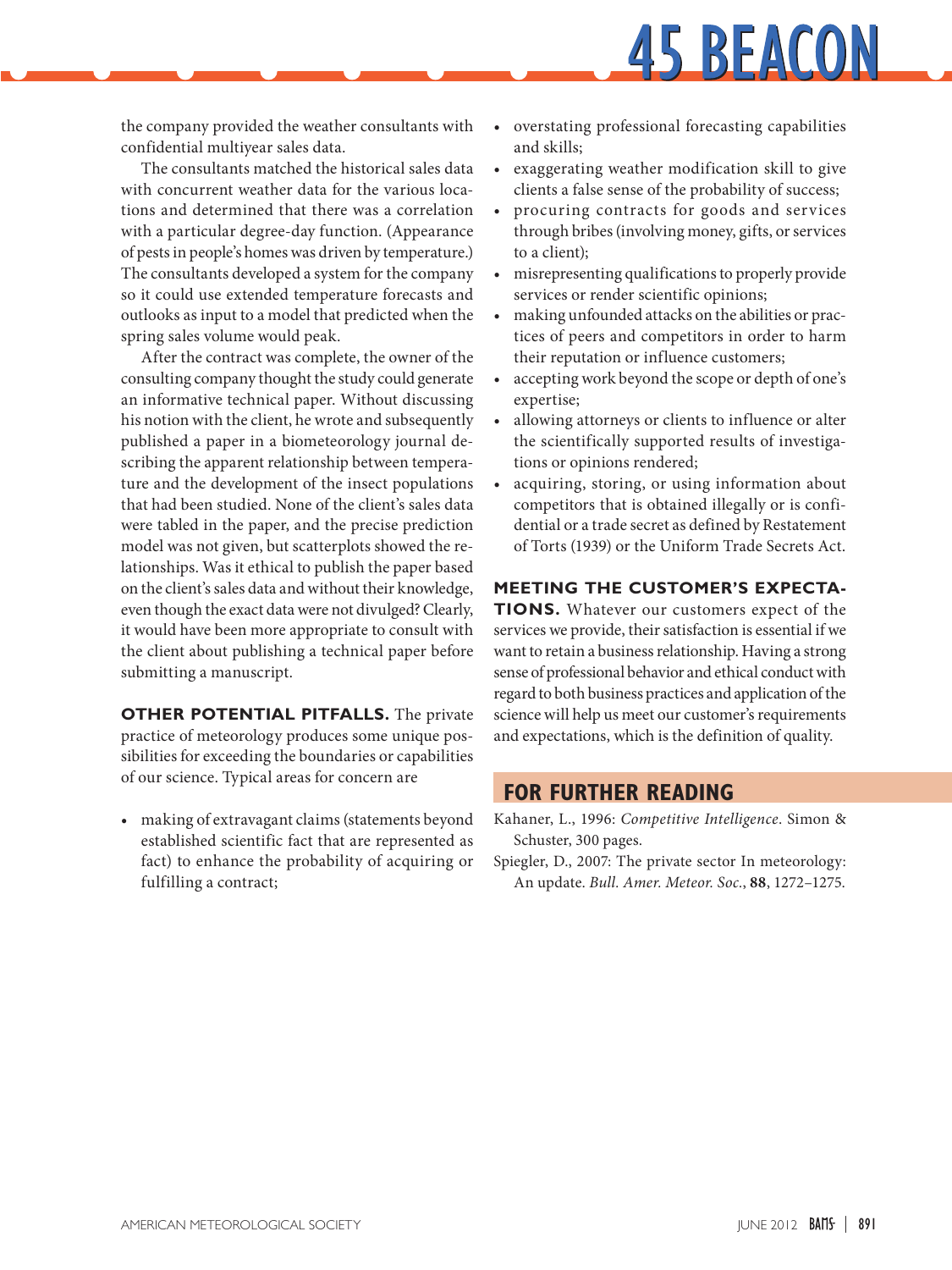## **PROFESSIONAL PRACTICES**

*This is the second in a series of articles encouraged by the Board of Certified Consulting Meteorologists and the National Council of Industrial Meteorologists to explore the ethical issues that can be encountered conducting business in the meteorological community. The purpose is to initiate a discussion within the broader membership about how the professional guidelines section of the AMS constitution comes to life in the conduct of everyday life of professional meteorologists. Comments are welcome and should be addressed to the authors. More formal responses can also be made to the editor of* BAMS*.*

## THE ETHICS OF DEFINING A PROFESSIONAL Who Is a Meteorologist?

BY JERRY D. HILL, CCM, AND GERALD J. MULVEY, CCM

hat is a "professional?" There are professional athletes, professional actors, and the term is even sometimes used by tradesmen to indicate the quality of their work, such as "professional plumbers." In the most basic sense, professionals are people who earn their living in a profession. More broadly, a professional has specialized skills and knowledge that required independent learning and effort on their part to attain. Before the AMS had its current categories of memberships, one of the categories was "professional member."

In any occupation, there is usually a sense of pride of profession. People in that occupation can resent others who attempt to portray themselves as a member of that profession without "paying their dues." This is particularly true in the atmospheric sciences profession, where the complexity of our science often warrants admiration from others.

To call oneself a professional in a certain occupation is intended to bring respect and inspire confidence. To protect the public, many professions, such as medicine, engineering, or public accounting, are regulated by state laws that establish the training, examination process, and experience required to qualify for a license. People using a title such as "medical doctor" or "certified public accountant"

**AFFILIATIONS:** Hill—Consulting Meteorologist, Houston, Texas; Mulvey—Northrop Grumman, Redondo Beach, California **CORRESPONDING AUTHOR:** Jerry D. Hill, Consulting Meteorologist, 7518 Chevy Chase, Houston, TX 77063 E-mail: [Jerryd\\_hill@sbcglobal.net](mailto:Jerryd_hill@sbcglobal.net)

DOI:10.1175/BAMS-D-11-00063.1

©2012 American Meteorological Society

when not actually licensed in such a field are guilty of more than just a violation of ethical standards; they can land in jail or at least owe a hefty fine for the misrepresentation.

States have never licensed professional meteorologists, however, and some people have claimed publicly to be a meteorologist even with limited or no scientific training. Such representations might be considered a breach of personal ethics or professional conduct, even though no laws prohibit such actions.

We might define what, in a strict sense, the qualifications are for a person to be considered a meteorologist. In 1990, the AMS adopted a guideline ([www.ametsoc.org/policy/whatisam.html](http://www.ametsoc.org/policy/whatisam.html)) that describes a meteorologist as "an individual with specialized education who uses scientific principles to explain, understand, observe or forecast the earth's atmospheric phenomena and/or how the atmosphere affects the earth and life on the planet." This specialized education would involve a bachelor's or higher degree in meteorology, or atmospheric science, consistent with the requirements set forth in a separate AMS guideline on attributes of university programs for bachelor's degree programs in atmospheric science ([www.ametsoc.org/policy/2010degree](http://www.ametsoc.org/policy/2010degree_atmosphericscience_amsstatement.html) [\\_atmosphericscience\\_amsstatement.html](http://www.ametsoc.org/policy/2010degree_atmosphericscience_amsstatement.html)). The guideline says further: "There are some cases where an individual has not obtained a B.S. or higher degree in meteorology, but has met certain educational requirements and has at least three years professional experience in meteorology. Such an individual also can be referred to as a meteorologist."

The specialized education leading to a bachelor's degree referred to in the AMS guidelines should contain 24 hours of credit in atmospheric science plus supporting course work in mathemat-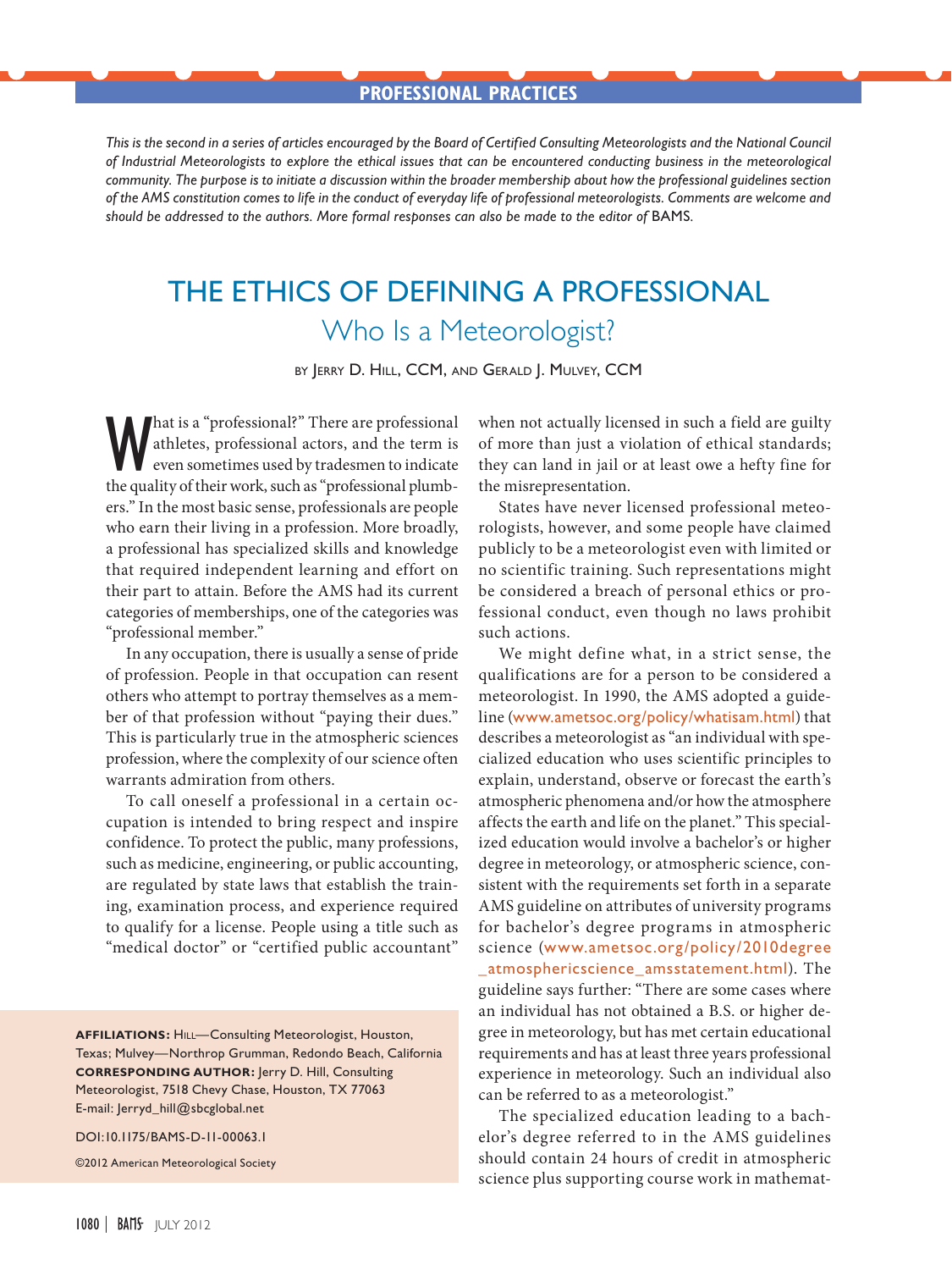ics, physics, and computer science. The hours in atmospheric science must be specifically related to meteorology topics. The mathematics and physics coursework should be that required for other physical science and engineering majors. The physics coursework must be calculus-based and must include a lab.

A degree in a related science with a few course hours in meteorology does not qualify one as a meteorologist under these guidelines. An example might be someone with a degree in statistics who has taken a specialty statistics course in a meteorology department or online and is working in the area of climate data analysis. The person would still be considered professionally as a statistician and not a meteorologist, even though he or she is working with meteorological data.

In a different venue, the U.S. Federal Civil Service has established a standard for classifying government employees as "meteorologists" when they hold a degree from an accredited college or university and have earned at least 24 semester hours (36 quarter hours) of credits in meteorology/atmospheric science (see [www.opm.gov/qualifications/standards](www.opm.gov/qualifications/standards/IORs/gs1300/1340.htm) [/IORs/gs1300/1340.htm](www.opm.gov/qualifications/standards/IORs/gs1300/1340.htm)). An alternate federal standard has been established for persons who normally do important weather-related work such as performing calculations, operating specialized meteorological equipment, and making weather observations. These are people who have received technical or military training in meteorology but do not meet the academic standards to be classified as meteorologists. Under the Civil Service guidelines, they are classified as "meteorological aids" or "meteorological technicians," but not meteorologists.

Meeting the AMS or the relevant Federal Civil Service guidelines would be considered sufficient for persons to represent themselves as meteorologists. Otherwise, it would not be illegal, but would certainly be considered unethical, to use that label for oneself professionally.

One area where some people have historically taken liberties identifying themselves as meteorologists is in the broadcasting industry. In recent years, some broadcasters have taken meteorology courses available online to become self-appointed "meteorologists." To help deal with this trend, the AMS took steps in the public interest to create a standard for scientific training people must meet before they can be given a seal of recognition as a "Certified Broadcast Meteorologist" (CBM).

The CBM must possess a degree in atmospheric science/meteorology or have completed coursework considered equivalent to a degree in atmospheric science/meteorology. Some weathercasters who hold bachelor's degrees in communications or related subjects may have earned additional credits in meteorology to meet the academic requirements for equivalence to a degreed meteorologist. This additional training in meteorology should also be sufficient for them to be considered as professional meteorologists and referred to as such on the air.

People considering a career in broadcasting where they might use a university's distance learning coursework to supplement a nonmeteorology undergraduate degree in order to meet the AMS guidelines for becoming a meteorologist should examine the institution's curriculum closely. Distance learning programs do not normally offer the opportunity to meet the AMS requirement to complete physics coursework that is calculus-based and includes a lab. Also, to earn the Society's CBM seal requires coursework in atmospheric thermodynamics and dynamic meteorology that has calculus as a prerequisite.

In 2005, a bill was introduced in the Texas Legislature by a Dallas-area representative that would have made it a misdemeanor to call yourself a meteorologist unless you met specific academic requirements that were included in the bill. The standards used in the bill's language were tantamount to having a fouryear bachelor of science degree in meteorology and were identical to the standards for National Weather Service meteorologists. The proposal would have established the only state-set standards for meteorologists in the country. The bill's sponsor claimed to have only one motive for the bill: the safety of the public. The sponsor said, "A very real possibility exists that some unqualified person, calling himself or herself a meteorologist, might someday misinterpret meteorological data in a weather emergency and lead the public into danger."

The bill did not pass the Texas legislature, but caused a storm among the state's weathercasters, some of whom did not meet the criteria set in the proposed bill but believed their experience gave them the equivalent skill of degreed meteorologists. There has been no effort to reintroduce the bill since 2005, and perhaps the establishment of the AMS's CBM seal, also in 2005, serves as an adequate substitute. However, the public still may not be making the connection between dis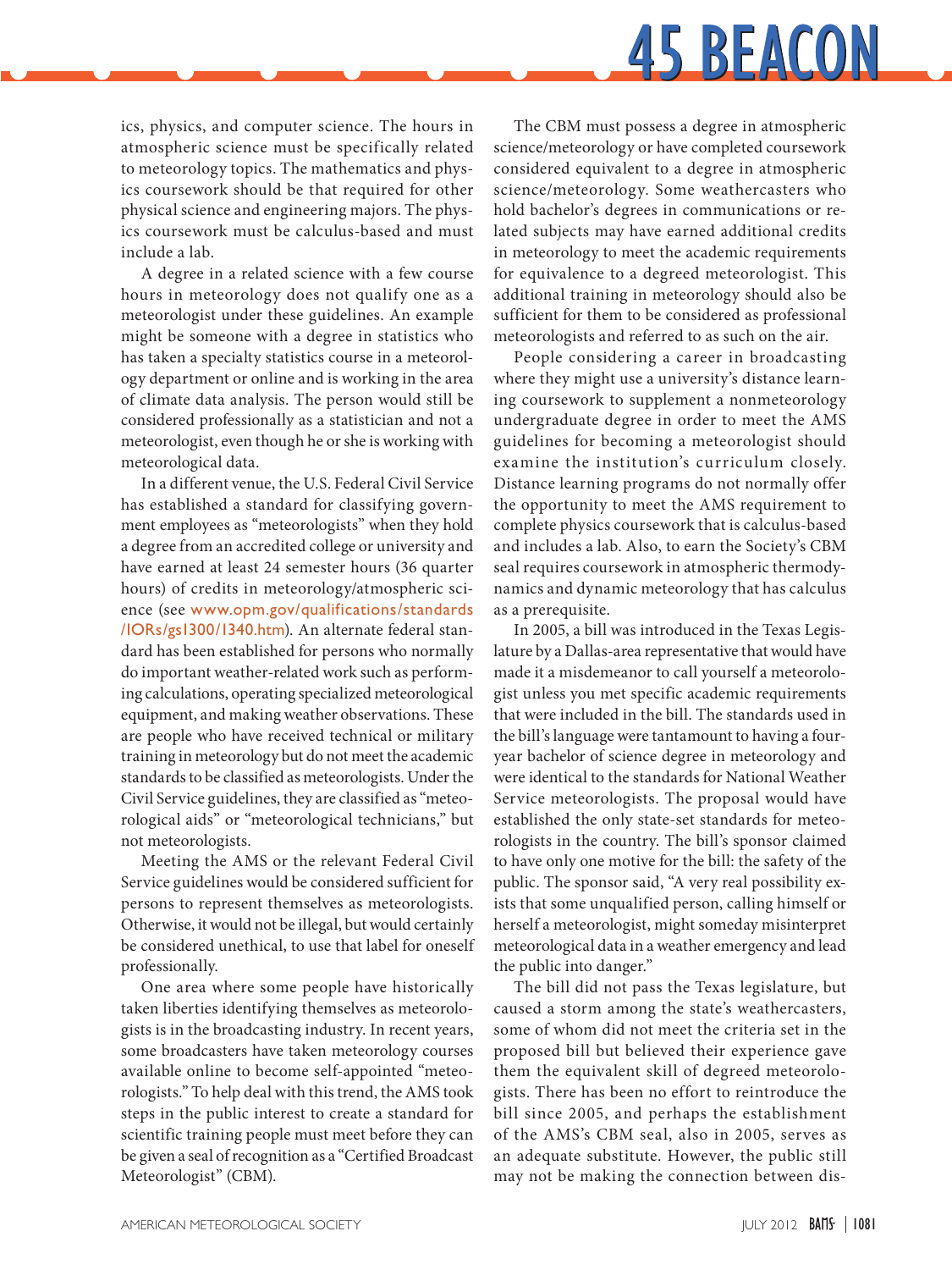playing the seal and the weathercaster's academic qualifications.

Representing oneself to the public as a meteorologist requires very specific qualifications. These differ slightly between the AMS definition and the Federal Civil Service definition. However, the fundamental academic requirements are nearly identical. Ethical questions arise when someone who clearly does not meet any of the qualifications represents himself or herself as a meteorologist for personal aggrandizement, to gain public trust, or for financial gain. At this time, there is no law in the United States that would make this a punishable offense, but it reflects adversely on the character of the person who does this or allows others to do so on their behalf.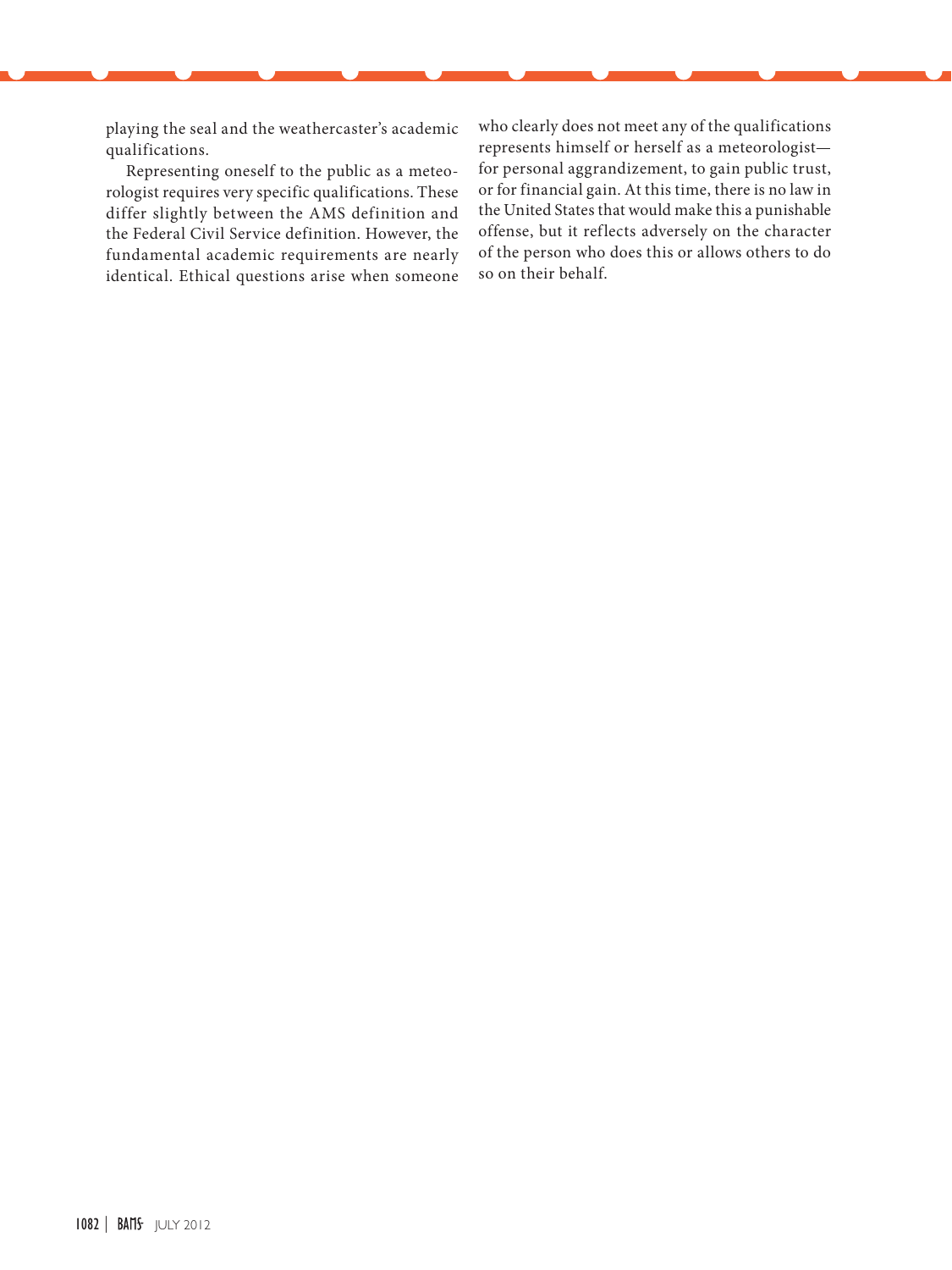## **Professional Practices**

*This is the third in a series of articles encouraged by the Board of Certified Consulting Meteorologists and the National Council of Industrial Meteorologists to explore the ethical issues that can be encountered conducting business in the meteorological community. The purpose is to initiate a discussion within the broader membership about how the professional guidelines section of the AMS constitution comes to life in the conduct of everyday life of professional meteorologists. Comments are welcome and should be addressed to the authors. More formal responses can also be made to the editor of* BAMS*.*

## International Business and Meteorology Special Ethical Dilemmas

by Gerald J. Mulvey, CCM, and Jerry D. Hill, CCM

eather systems do not recognize political boundaries. Thus it follows that the business of meteorology transce1nds those same boundaries. However, when meteorologists conduct business in multiple countries or outside of their home country they can encounter special ethical dilemmas.

**DILEMMAS AND GUIDANCE.** Meteorologists working in the international business arena are subjected to a variety of local customs that can be in direct competition to maintaining the highest level of integrity. U.S. professionals' behavior and actions in this area must be guided by ethics associated with being a meteorologist and by specific U.S. federal legislation. For example:

- Foreign Corrupt Business Practices Act (FCPA) prohibits U.S. corporations from offering or providing bribes to foreign government officials
- • foreign trade restrictions and boycotts
- • International Trade in Arms Regulations (ITAR)

Meteorologists involved in business in other countries have an overlapping responsibility for their ethical behavior. While respecting local customs, they must be responsive to the U.S. legal restrictions

**Affiliations:** Mulvey—Northrop Grumman, Redondo Beach, California; HILL-Consulting Meteorologist, Houston, Texas **Corresponding author:** Gerald J. Mulvey, Northrop Grumman, 1 Space Park, Redondo Beach, CA 90278 E-mail: Irish69th[@cox.net](mailto:Irish69th%40cox.net?subject=)

DOI:10.1175/BAMS-D-11-00204.1

©2012 American Meteorological Society

on their business practices and uphold the ethical principals of both the science of meteorology and the American Meteorological Society.

45 BEACON

Bribes are a common business practice in some countries. While a gratuity may get your proposal a "quick or friendly" review and be a part of the business norms in a country, the gift can possibly bring an unpleasant consequence that will take years to undo. The gray area question is, "When does a gift become a bribe?" In many countries, gifts are part of the norm of business etiquette. But giving of a substantial gift, particularly to public officials, can be viewed as an attempt to influence their decisions. The key word in this gray area is "substantial," even if there is no expectation of return for favors or actions. A meteorological instrument vendor may see the gift of a sophisticated measurement station to a key official to monitor conditions near their home as an opportunity to provide a showcase for their products. The official may view it as a source of vital meteorological data that can be provided under "contract" to the local weather company or to a university for research under a government grant.

The U.S. government has recently increased enforcement of violations under the FCPA. In 2004, the federal government collected about \$11 million in criminal fines and penalties and charged five individuals with violations related to FCPA. In 2010, more than \$1 billion in fines was collected and about 35 people were indicted on charges.

A meteorologist working in other countries must be sensitive to a host of other ethical challenges, such as:

• business development—use of local consultants to advise on navigation of bureaucratic and cultural channels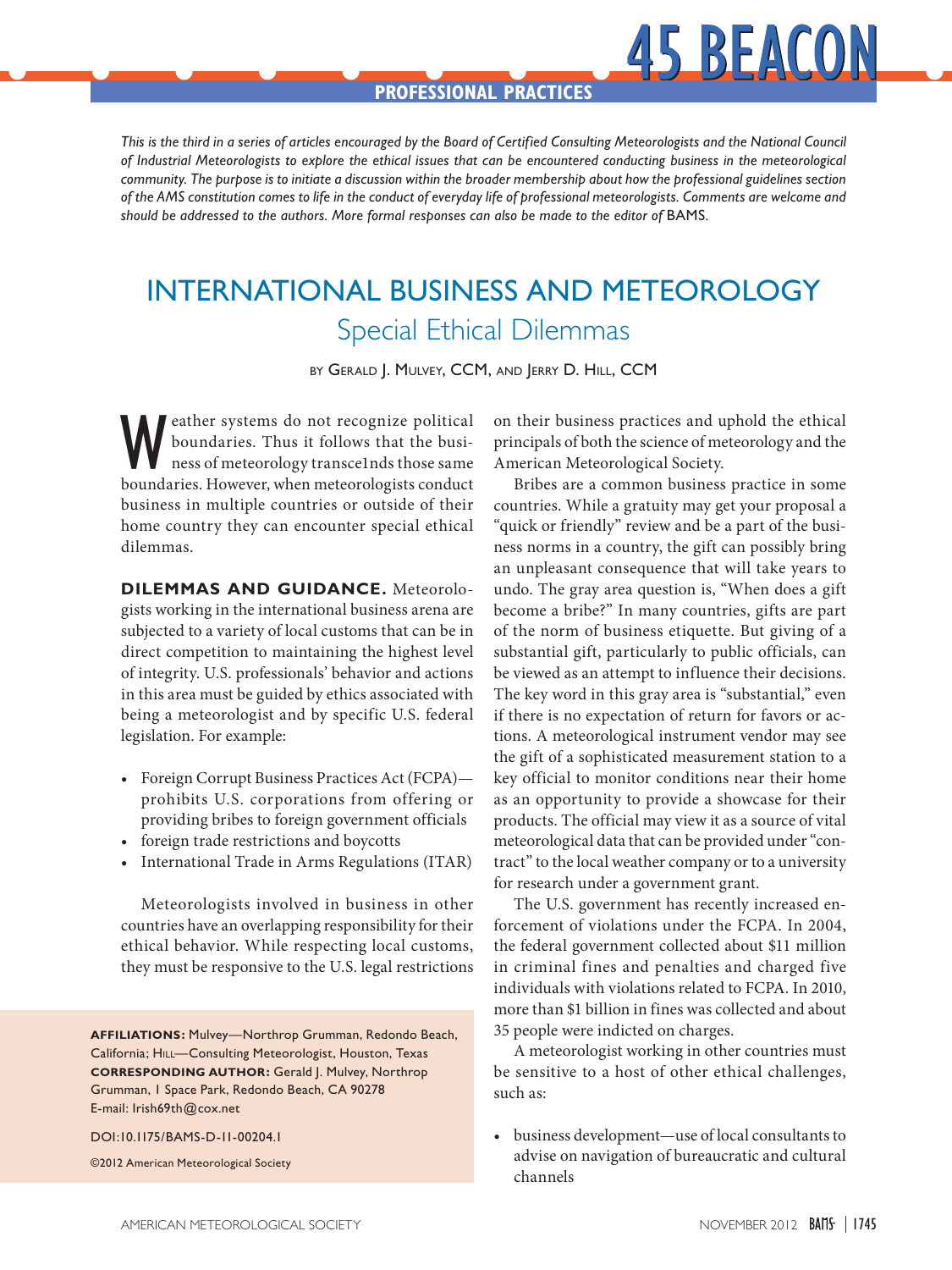- • contract performance—expectations of customers for work preformed/time charged
- • technical challenges—access to local meteorological datasets that may incur substantial fees
- national security—some countries may view geophysical/meteorological information as sensitive
- cultural expectations—after-work hours social gatherings and activities

The use of "in-country" consultants is a practice that requires careful scrutiny. There are many valid uses for talented local experts to help design meteorological networks, obtain the facilities or personnel for data reduction and analysis or even introductions to key officials, as well as provide advice on local customs and professional rivalries. However, the selection of such consultants and their compensation, including expense accounts, is one of the "gray" areas of foreign business conduct. If the consultant has strong political or familiar connections with key decision makers, they are both desirable as a consultant and a potential source of suspicion for bribery allegations.

### **THE DILEMMA OF THE ROADWAY CON-**

**STRUCTION PROJECT.** The following example will illustrate some of the complexities of doing business in a foreign country:

You have been hired by an international engineering firm to provide the design team with localized climatological information on precipitation (type, rates, total storm amounts) and wind (speed and direction) along several potential road development corridors in a developing country. To get this consulting job, you took an aggressive stance with price and need to finish your in-country work as soon as possible. While the broad-scale climatological data is available (major cities and airports), the local climatological data and recent local meteorological measurement data along the potential road corridors is available only at selected universities and through the military. You approached the army major in charge of the military's data collection and processing program only to learn that the data you want, while it has been collected and processed, is considered sensitive due to the proximity of unnamed military facilities, and thus is not available to foreigners.

To explore other nonsensitive data sources, you approach the university professor in charge of collecting and processing similar data for civil uses. You

are told that this local data is only stored in a "raw" format. The professor suggests that he and his graduate student can process the data into a suitable format for you. They are very willing to give you a "proposal" to perform this work. As a bonus, they imply that they have a special relationship with the army major in charge of the military data collection and can also access this information for processing to format the data at a modest cost. The professor assures you that the "military" data is not sensitive and he can easily send it to you back in the U.S. via e-mail when the processing that will take several weeks is completed. What do you do?

- a. Give a grant to the university professor to "process" the civil data and extrapolate it to the full extent of the corridors.
- b. Provide additional funding to the university professor to recover the "military" data.
- c. Negotiate with the army major to acquire the military data so the full extent of the roadway corridor is covered.
- d. Report to the engineering firm the data along the full extent of the corridors cannot be obtained but you will use best practices to extrapolate the required parameters.
- e. Hire a local consultant to help clarify the legal status of the data and understand the army major's position.

**WHAT IS THE QUESTION AND WHAT IS THE ANSWER?** The question is trust. Can you really trust the university professor? Was the army major truthful or looking for a bribe? Is there any civilian and military data? Will any data you get be reliable or just extrapolations from major stations? Does the data collected and processed by the military have national security value?

The ethical response to these and related questions is best summarized to be above board with the engineering company and to believe, but verify. Ask the engineering firm if they have a local consultant who can validate your perception of what the army major said. If they do, double-check the understanding of the data's sensitivity. If it is confirmed sensitive, you as a "guest" in a foreign country must respect their national security concerns. As for the university professor's offer to process the civilian data, if that is the only way to get the data, a small grant may be appropriate, but not including the military data. As always, a sanity check on the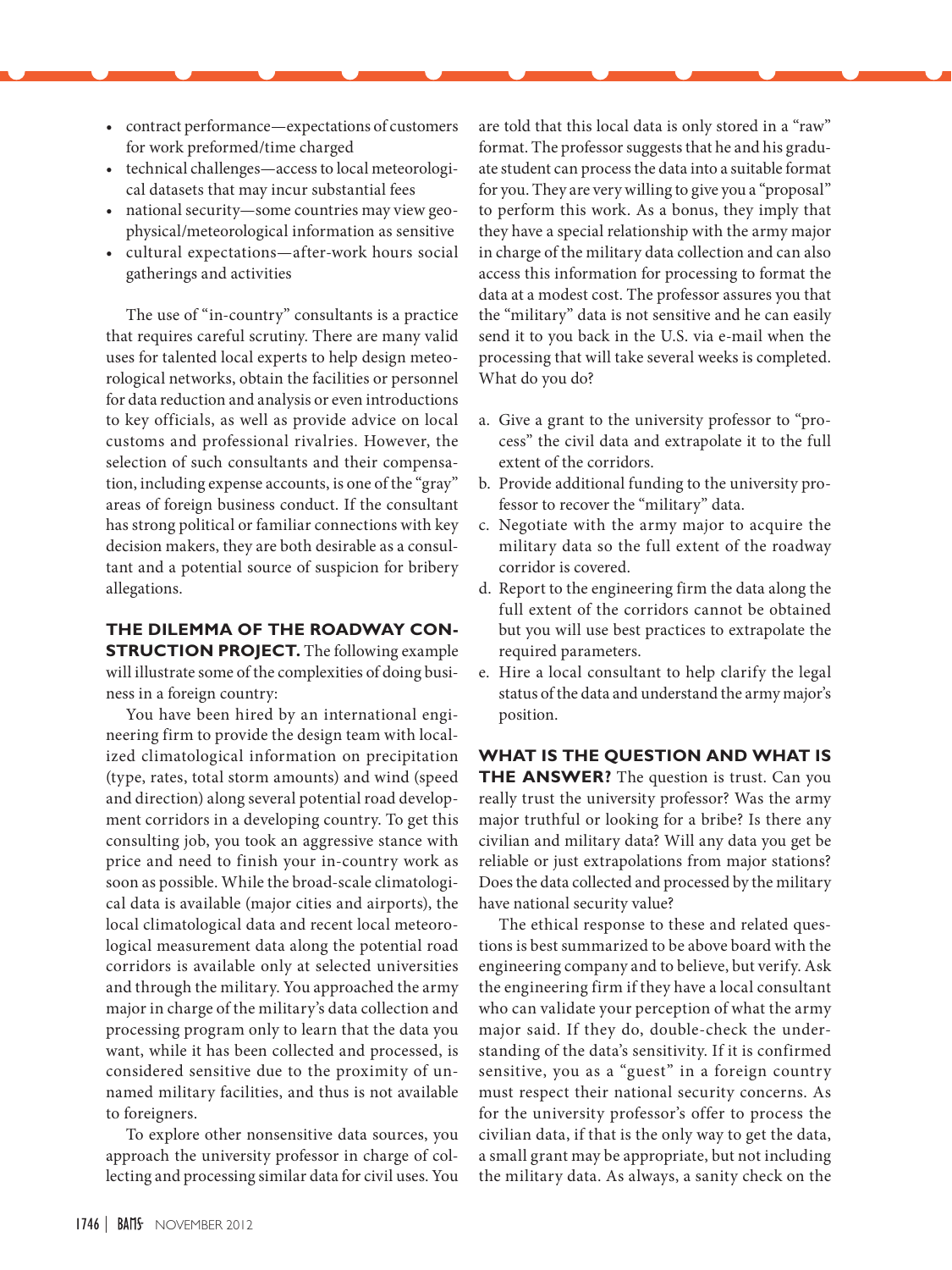data acquired is appropriate. An analysis of openly available data to verify the general trends and establish correlations between acquired data (double mass analysis) and the openly available data would be advised.

**SUMMARY.** Meteorologists operating in foreign countries have additional ethical issues that must be addressed to account for U.S. law, local laws, local customs, and cultural differences in addition to the ethical standards of the meteorological profession.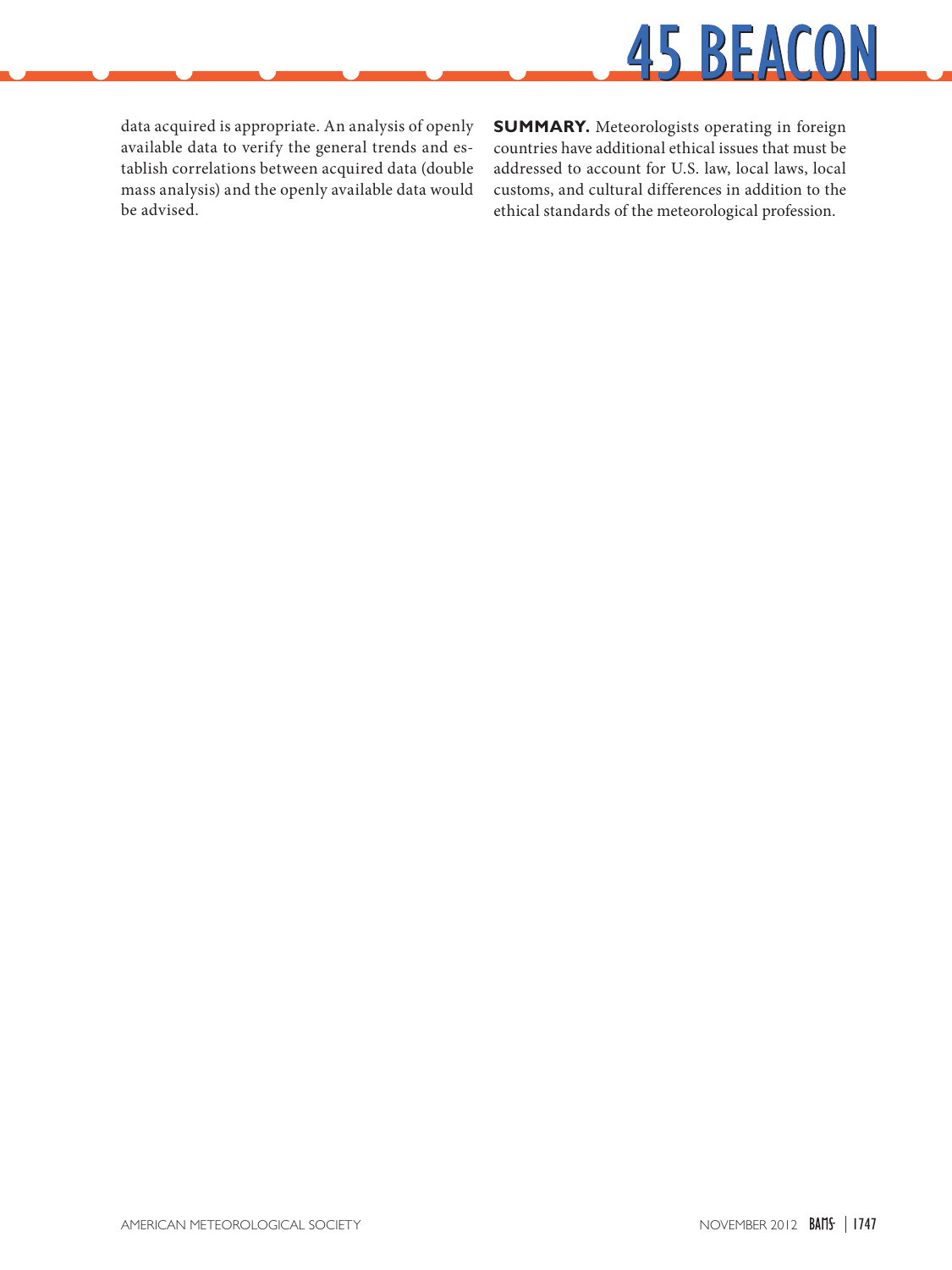## **PROFESSIONAL PRACTICES**

*This is the fourth in a series of articles encouraged by the Board of Certified Consulting Meteorologists and the National Council of Industrial Meteorologists to explore the ethical issues that can be encountered conducting business in the meteorological community. The purpose is to initiate a discussion within the broader membership about how the professional guidelines section of the AMS constitution comes to life in the conduct of everyday life of professional meteorologists. Comments are welcome and should be addressed to the authors. More formal responses can also be made to the editor of* BAMS*.*

## ETHICS FOR GOVERNMENT METEOROLOGISTS

by Bernard N. Meisner, Ph.D., CCM, Jerry D. Hill, CCM, and Gerald J. Mulvey, Ph.D., CCM

 $\begin{cases} \begin{array}{c} \text{ne might ask: ``Why would the authors of this series of ethics articles include one about ethics for government meteorologists when there are already well-established standards for personal conduct. \end{array} \end{cases}$ ne might ask: "Why would the authors of this series of ethics articles include one about ethics for government meteorologists when there are alin public service?" Clearly, meteorologists who work for state and federal agencies, as well as those who serve in the military, must adhere to standards that apply generically to their status as government employees.

However, by virtue of holding positions as professional meteorologists in government or military service, our colleagues in such employment are seen by the public as particularly knowledgeable experts in the science. They may be asked to serve as internal or external consultants or advisors. Often, they are asked to speak before public or professional societies and present their views about the capabilities of important elements of meteorology, such as extended forecasts, weather modification, climate change, or other topics. In expressing their opinions and responding to questions, meteorologists in the government service must use care to adhere to the ethics standards espoused by the AMS, such as keeping abreast of relevant scientific and technical developments, refraining from making exaggerated or unwarranted claims and statements, and referring requests for service that are beyond their professional capabilities to those who are properly qualified.

**AFFILIATIONS:** Meisner—Chief, Science & Training, NWS Southern Region, Forth Worth, Texas; HILL-Consulting Meteorologist, Houston, Texas; MULVEY-Northrop Grumman, Redondo Beach, California

**CORRESPONDING AUTHOR:** Dr. Bernard N. Meisner, National Weather Service, Southern Region Headquarters, 819 Taylor St., Fort Worth, TX 76102 E-mail: [bernard.meisner@noaa.gov](mailto:bernard.meisner%40noaa.gov?subject=)

DOI:10.1175/BAMS-D-13-00018.1

©2013 American Meteorological Society

**BACKGROUND.** The guiding principle behind all ethics rules and regulations is that public service is a public trust. In 1989, President George H. W. Bush issued Executive Order 12674 ([www.doi.gov/ethics](http://www.doi.gov/ethics
/docs/eo12674.html) [/docs/eo12674.html](http://www.doi.gov/ethics
/docs/eo12674.html)), setting forth 14 fundamental principles of ethical government service. The order directed the Office of Government Ethics ([www.oge.gov/](http://www.oge.gov/)) to write 5 C.F.R. Part 2635 *Standards of Ethical Conduct for Employees of the Executive Branch*. The *Standards of Conduct*—which includes topics such as conflicting financial interests and impartiality, misuse of position and resources, and outside employment and activities—are designed to address not only actual conflicts of interest but also activities that give rise to the appearance of such conflicts.

The *Standards of Conduct* include a provision for individual agencies to issue supplemental regulations when necessary. It also directs agencies with jurisdiction over enlisted members of the uniformed services to separately issue regulations regarding their ethical conduct. A review of the standards and guidelines for a number of state government employees indicates strong similarities to those of the federal government. The various rules and regulations also address some activities of government meteorologists acting as private individuals in addition to when they are acting in their official positions. Thus, the ethical standards for government meteorologists can be quite complex and, sometimes, confusing.

### **FINANCIAL CONFLICTS OF INTEREST AND IMPARTIALITY.** As with all government employees, government meteorologists should avoid an appearance of loss of impartiality in the performance of their official duties.

A government meteorologist may be asked to provide advice or make recommendations regarding the procurement of meteorological services, hardware,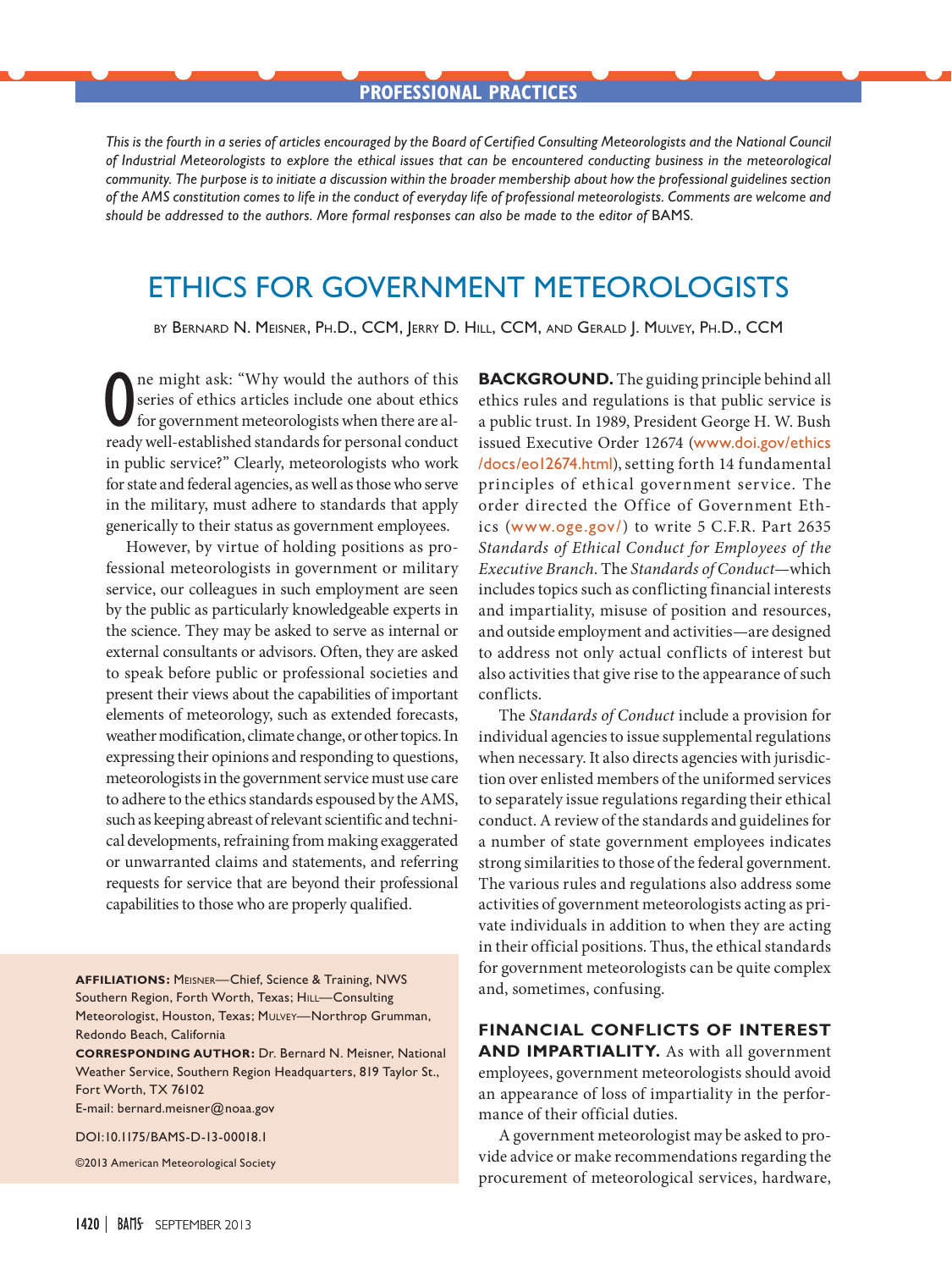or software. The meteorologist should exercise care to remain impartial. In certain situations, it may be necessary to either recuse oneself or obtain specific authorization before participating where impartiality is likely to be questioned, such as when the meteorologist or a family member has a current or former relationship with, or financial interests in, one of the companies seeking to provide the service or product.

In a classic case of conflict of interest<sup>1</sup>, a now former Commerce Department employee's official duties included reviewing the performance of a certain company, which had contracted with the Commerce Department to update automated weather forecasting systems. At the same time that he was performing these oversight duties, the official began negotiating employment with the same company. A federal criminal statute, 18 U.S.C. 208, prohibits federal employees from officially working on particular matters that have a direct and predictable effect on an organization with which they are negotiating prospective employment. The employee's review of the company's performance on the Commerce Department contract violated this statute and resulted in a federal conviction. This is the same statute that bars federal employees from taking official action on matters that affect their own financial interests or those of their spouses or children.

In general, government meteorologists cannot serve as on-air meteorologists for commercial broadcast stations, since that might imply endorsement by the government of that particular station. Such employment might also create the appearance of the use of nonpublic information to which the meteorologist has access.

### **USE OF GOVERNMENT POSITION AND**

**RESOURCES.** Government meteorologists can only use government resources—including equipment, supplies, services, and duty time—for authorized purposes. Nonpublic information they learn through their government job cannot be used for personal purposes.

National Weather Service employees and certain other NOAA employees with responsibilities relating to forecasting are generally advised not to invest in

weather futures, hurricane futures, or similar investments. Because NWS employees are presumed to have access to weather information either not available to the public, or before it is made available to the public, such investments would create the appearance of misuse of government information or their position.

A government meteorologist may write a letter of recommendation for a subordinate using official stationery and sign the letter using his official title. However, he may not use official stationery or sign using his official title if the recommendation is for a personal friend, unless the recommendation is for government employment.

### **OUTSIDE EMPLOYMENT AND ACTIVITIES.**

Analyzing outside employment and activities has been described as some of the most complex advice and counseling issues government ethics officials face. Some government agencies require their employees to obtain prior approval before engaging in specific types of activities, including outside employment.

*Paid Activities.* Some might question whether a government meteorologist might provide consulting services similar to what a private industrial meteorologist might do. A government meteorologist may engage in outside work or activities, but only if they do not conflict with their government duties. For example, a government meteorologist may be allowed to serve as an expert witness in a "slip and fall" legal case in which the weather may have been a contributing factor. Of course, the meteorologist may not use any government resources or data when working on the case. However, if one of the defendants in the case is the federal government (e.g., the fall occurred on government property), then a federal meteorologist may not serve as an expert witness against the government (18 USC 203 and 205). If, on the other hand, the government meteorologist is contacted by a federal attorney who is representing the government in that lawsuit, the meteorologist may serve as an expert witness for the government, provided the work is assigned to him/her by their supervisor and authorized by the agency's designated ethics official.

A government meteorologist, whose principal area of work is the meteorological applications of Geographic Information Systems (GIS), could not be paid for writing a book that focuses specifically on the work that relates to her official duties. However, she could accept compensation for writing or editing a textbook on GIS, provided the book conveys

<sup>1</sup> *Encyclopedia of Ethical Failure*, Department of Defense, Office of General Counsel, Standards of Conduct Office, July 2012. ([www](http://www.dod.mil/dodgc/defense_ethics/dod_oge/eef_complete_2012.doc) [.dod.mil/dodgc/defense\\_ethics/dod\\_oge/eef\\_complete\\_2012.](http://www.dod.mil/dodgc/defense_ethics/dod_oge/eef_complete_2012.doc) [doc](http://www.dod.mil/dodgc/defense_ethics/dod_oge/eef_complete_2012.doc))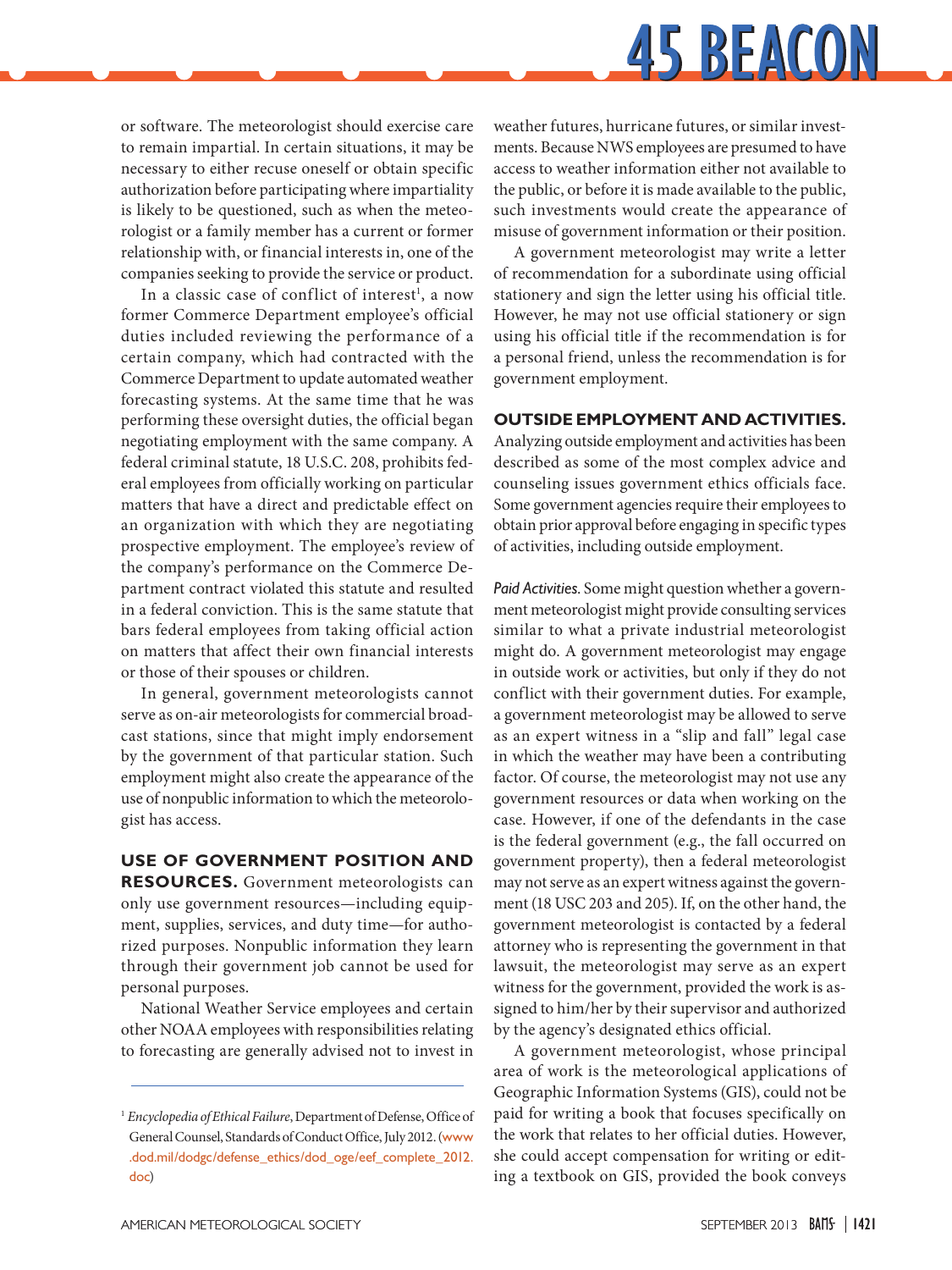knowledge gleaned from the scientific community as a whole. The book might even include a chapter, among many other chapters, that discusses the meteorological applications of GIS ([www.gpo.gov/fdsys](http://www.gpo.gov/fdsys
/pkg/CFR-2009-title5-vol3/xml/CFR-2009-title5-vol3-sec2635-807.xml) [/pkg/CFR-2009-title5-vol3/xml/CFR-2009-title5](http://www.gpo.gov/fdsys
/pkg/CFR-2009-title5-vol3/xml/CFR-2009-title5-vol3-sec2635-807.xml) [vol3-sec2635-807.xml](http://www.gpo.gov/fdsys
/pkg/CFR-2009-title5-vol3/xml/CFR-2009-title5-vol3-sec2635-807.xml)).

*Volunteering and Other Unpaid Activities.* Government meteorologists should be aware that volunteering and unpaid activities, such as acting as an officer, director, employee, agent, attorney, consultant, contractor, general partner, trustee, teacher, or speaker on their personal time, may be subject to certain rules and regulations.

In January 1996, the U.S. Department of Justice's Office of Legal Counsel issued a Memorandum Opinion for the General Counsel of the Office of Government Ethics ([www.justice.gov](http://www.justice.gov
/olc/11106nonprofitboards.pdf) [/olc/11106nonprofitboards.pdf](http://www.justice.gov
/olc/11106nonprofitboards.pdf)). The opinion was in response to two specific situations, one of which involved NOAA employees who were serving in their private capacities on the AMS Council. Concerns were expressed, because the AMS issues policy statements on issues in which NOAA has an interest, such as meteorological drought, atmospheric ozone, and hurricane research and forecasting, and the NOAA employees serving as AMS councilors would likely participate in the consideration of those issues on a policy level in the course of performing their official duties at NOAA. Since the matter did not involve the financial interests of the AMS, only policy issues, it was not considered a conflict of interest. Prior to the opinion, unless a specific waiver had been granted to the employees, the situation would have given rise to criminal conflicts of interest.

*Teaching, Speaking, and Writing in Personal Capacity.* Government meteorologists may accept compensation for teaching if the subject matter is unrelated to their official duties, but they cannot receive payments (other than for travel) for writing, speaking, or teaching about the programs and operations of their agency. For example, an NWS meteorologist might be asked by a local university to teach a course on hurricanes. He may accept compensation for teaching only if the course is offered as part of the regularly established curriculum of an institution of higher education ([www.oge.gov/Topics](http://www.oge.gov/Topics
/Outside-Employment-and-Activities/Teaching,-Speaking,---Writing/) [/Outside-Employment-and-Activities/Teaching,-](http://www.oge.gov/Topics
/Outside-Employment-and-Activities/Teaching,-Speaking,---Writing/) [Speaking,---Writing/](http://www.oge.gov/Topics
/Outside-Employment-and-Activities/Teaching,-Speaking,---Writing/)). In addition, the university may include the meteorologist's government title

and position in course materials setting forth such information about all faculty members involved in the program. However, his title or position may not be used to promote the course, for example, by featuring the meteorologist's government title, "NWS Senior Meteorologist," in bold type under his name. In contrast, his title may be used in this manner when the meteorologist is authorized by the NWS to speak in his official capacity ([www.oge.gov/Topics](http://www.oge.gov/Topics
/Use-of-Government-Position-and-Resources
/Use-of-Title-or-Agency�s-Name/) [/Use-of-Government-Position-and-Resources](http://www.oge.gov/Topics
/Use-of-Government-Position-and-Resources
/Use-of-Title-or-Agency�s-Name/) [/Use-of-Title-or-Agency's-Name/](http://www.oge.gov/Topics
/Use-of-Government-Position-and-Resources
/Use-of-Title-or-Agency�s-Name/)).

This raises the question of how a government meteorologist interacts with technical peers who are government contractors in the preparation of technical posters, papers, and presentations. A contractor may wish to position themselves favorably by including the names of government employees as authors even if they have not contributed significantly to the publication. Or government employees eager for recognition may "strongly hint" that they would like to be listed as an author on a paper for which they did not significantly contribute. In both cases, the answer should be "no." Acting otherwise could provide a leverage position to affect future program decisions. Government meteorologists are typically encouraged to participate in professional societies to maintain competence and expertise in their discipline. Some agencies, such as the NWS, may have policies requiring advance agency review, clearance, or approval of certain speeches, books, or articles to determine whether it discloses nonpublic information, or could reasonably be misconstrued as presenting a position of the NWS when it does not ([www.nws.noaa.gov](http://www.nws.noaa.gov
/directives/100/pd10001a.pdf) [/directives/100/pd10001a.pdf](http://www.nws.noaa.gov
/directives/100/pd10001a.pdf)).

Government meteorologists may use their official title when writing for a scientific or technical publication in their personal capacity, provided they include an appropriate disclaimer. However, they should refrain from using their official title when writing a newspaper article or blog about general meteorology.

**CONCLUDING REMARKS.** Government meteorologists are expected to observe the same ethical standards as all meteorologists, as mentioned in other articles in this series. In addition, their conduct may be governed by rules and regulations which can vary from one agency to another. Although the underlying principles of those rules are relatively simple—preventing conflicts of interest and encouraging ethical behavior—their specific provisions can be quite technical. Many government agencies provide ethics